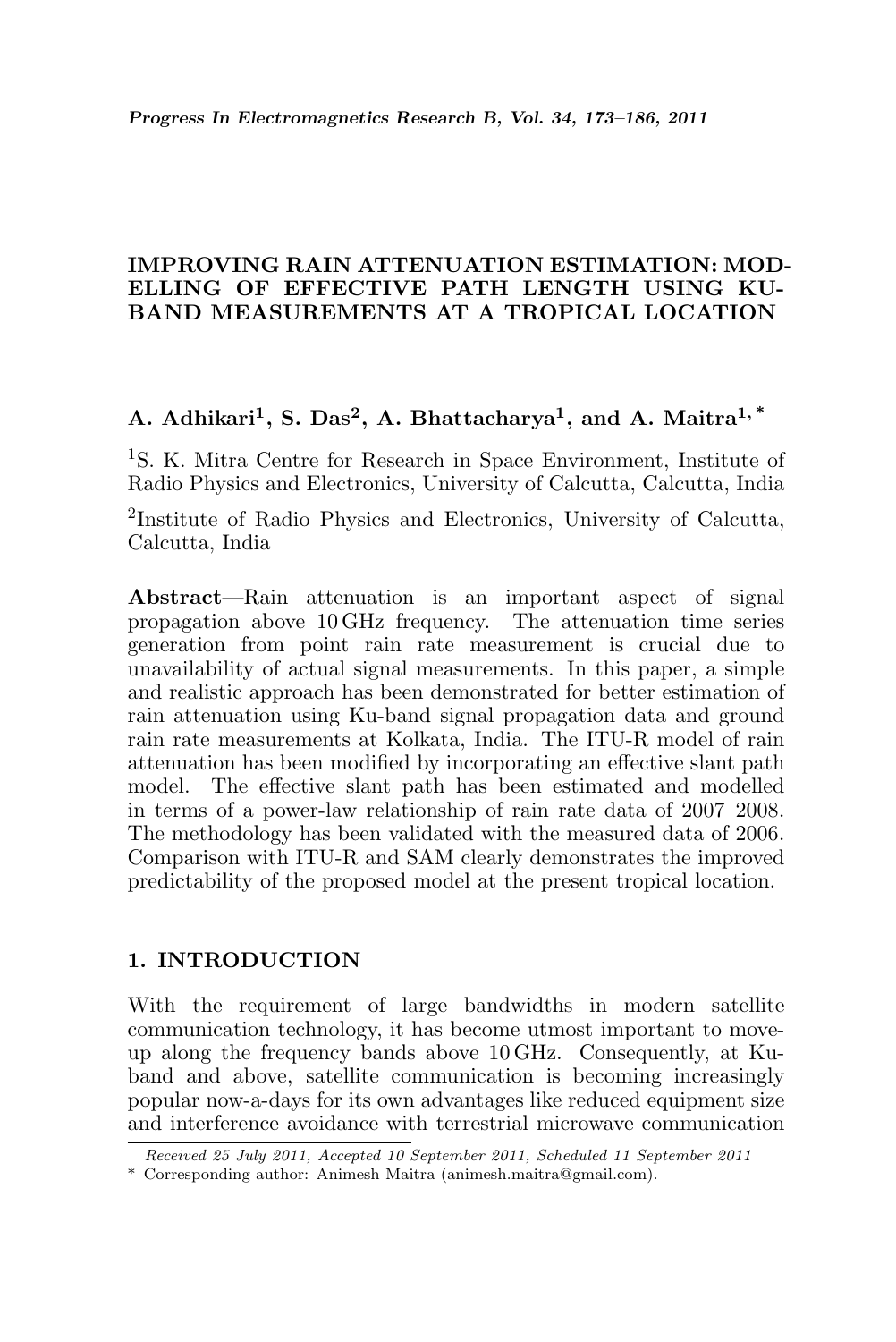systems. However, propagation impairments like rain attenuation is a serious concern in the design of high frequency (above 10 GHz) earth-space links as it increases severely with both rain rate and frequency  $[1, 2]$ . This situation is more critical in tropical regions where large convective rain is encountered [3]. Thus the possibility of efficient use of satellite communication in tropics demands characterization of rain attenuation and identification of suitable fade mitigation technique [3–5]. Further this type of study is also significant in modern satellite-based remote sensing of rain parameters utilizing high frequency bands [6].

Satellite signal strength measurements can provide an excellent opportunity of study and identification of suitable rain attenuation model [7] as well as fade mitigation technique. But unfortunately, actual signal measurements in tropical environment are very limited [3]. In absence of actual signal measurements, modelling of rain attenuation normally performed with the meteorological information [8]. Devising an optimum mitigation technique for earth-space links requires detailed study of different rain parameters among which rain rate, drop size distribution are the most common ones [9]. An appropriate estimation of the amount of signal degradation due to rain also demands more insight to the rain characteristics. The vertical and horizontal extents of the rain cell are two such parameters which control the amount of attenuation over terrestrial and satellite links [10]. Furthermore, rain characteristics vary with the type of rain (namely, stratiform and convective) and with the climatic zones (namely, tropical and temperate) of the globe [11, 12]. Presently available attenuation prediction models like ITU-R, SAM (Simple Attenuation Model), Global Crane Model, DAH (Dissanayake, Allnutt, Haidara) Model — all were established by utilizing the rain attenuation data from mostly different temperate climatic zones. These available prediction models exhibit significant deviation while estimating rain degradation in the tropical regions [13]. Thus the existing models are needed to be modified according to the tropical rain characteristics.

The objective of the present paper is to identify a simple approach to generate rain attenuation time series for tropical locations. In this paper we attempt to obtain the distribution of rain cell dimensional parameters (effective slant path length and effective horizontal extent) with respect to rain rates and, accordingly modify the existing attenuation prediction model for the present location by incorporating a power-law relationship between the rain cell parameters and the rain rate. Finally, the proposed model is compared with the attenuation values obtained from ITU-R and SAM model to understand its relative performance with respect to other popular attenuation models.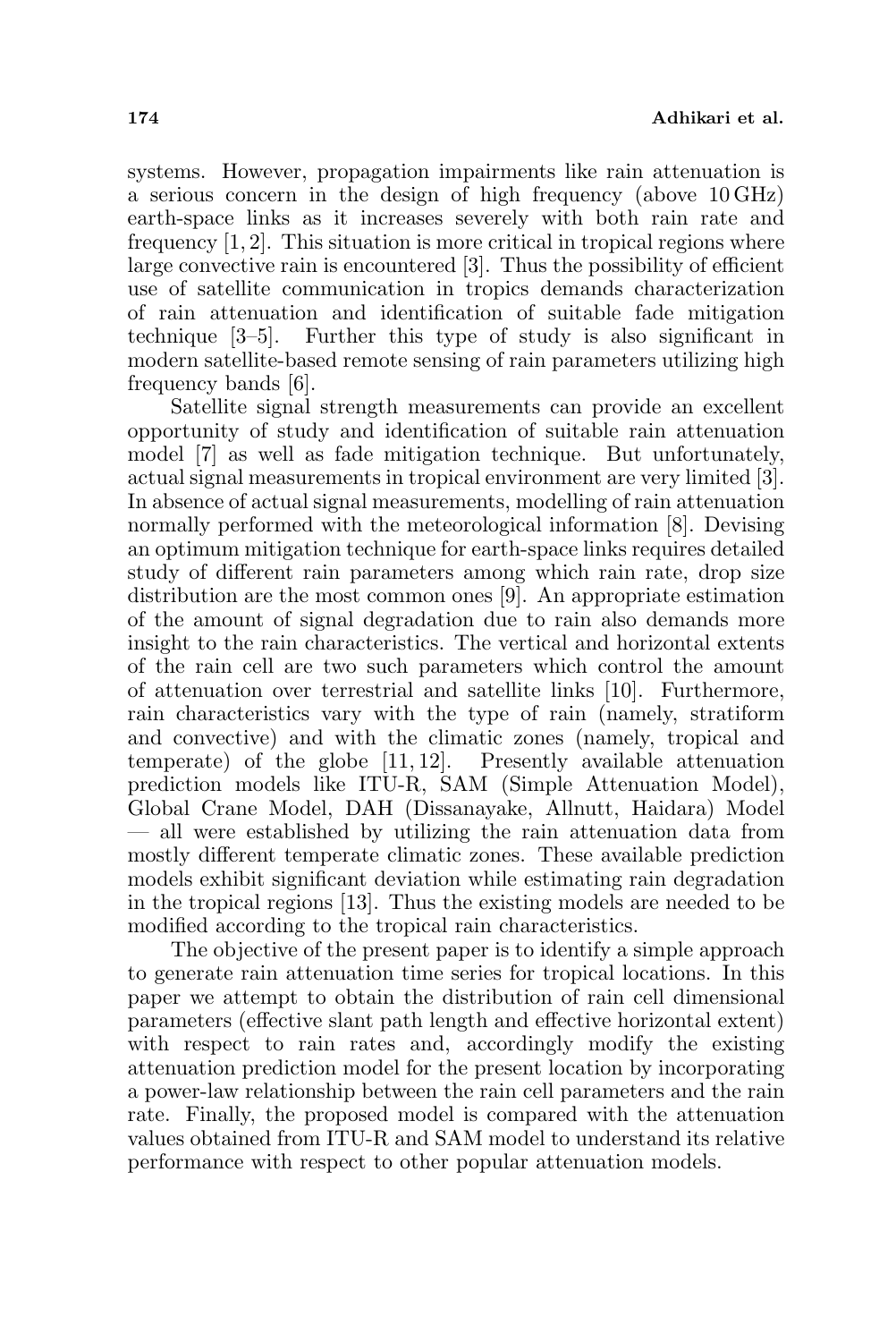## 2. EXPERIMENTAL SETUP

Since June 2004, at the University of Calcutta, Kolkata  $(22°34' N,$  $88°29'$  E), Ku-band satellite signal of frequency  $11.172$  GHz has been continuously monitored from NSS-6 (geostationary at longitude 95◦E) with an elevation angle of  $62.5^{\circ}$  [14–17]. The satellite signal is received with an offset parabolic antenna of 60 cm diameter. The horizontally polarized Ku-band satellite signal is down-converted to an L-band signal by using an LNBC having a noise figure of 0.5 dB. The downconverted signal is subsequently fed into a spectrum analyzer having a post-detection bandwidth of 10 Hz. The video filter output of the spectrum analyzer is recorded and stored in a computer at a sampling rate of 1 Hz by using a data logger.

To measure the ground-based rain rate, an optical raingauge, collocated with the Ku-band receiving system, have also been operated. The present study utilizes the Ku-band propagation data and the rain rate data of the period 2006–2008.

# 3. METHODOLOGY

Convective type of rain, often encountered in the tropical region, is a much localized phenomena in both time and space, contrary to the stratiform rain which is normally dominating in the temperate regions. In the rain attenuation prediction models like ITU-R model, a constant rain height with fixed reduction factor is assumed to calculate the slant path for attenuation calculation. The fixed slant path obtained in this way is not a good choice for the tropical region due to the presence of convective rain cells [17].

# 3.1. ITU-R Model

The total rain attenuation calculation based on ITU-R model utilizes a horizontal and a vertical reduction factor. The actual path length within the rain region can be different due to the presence of rain cells. Therefore, a reduction factor is introduced in ITU-R models to accommodate the variability of these rain parameters. The rain cell diameter varies due the spatial variability of rainfall. The rain height also has strong seasonal dependence. The horizontal and vertical reduction factors actually indicate the temporal variability of rain cell dimension and rain height, respectively. Therefore, the calculation of the reduction factors in ITU-R model is based on 0.01% rain exceedance probability level [18].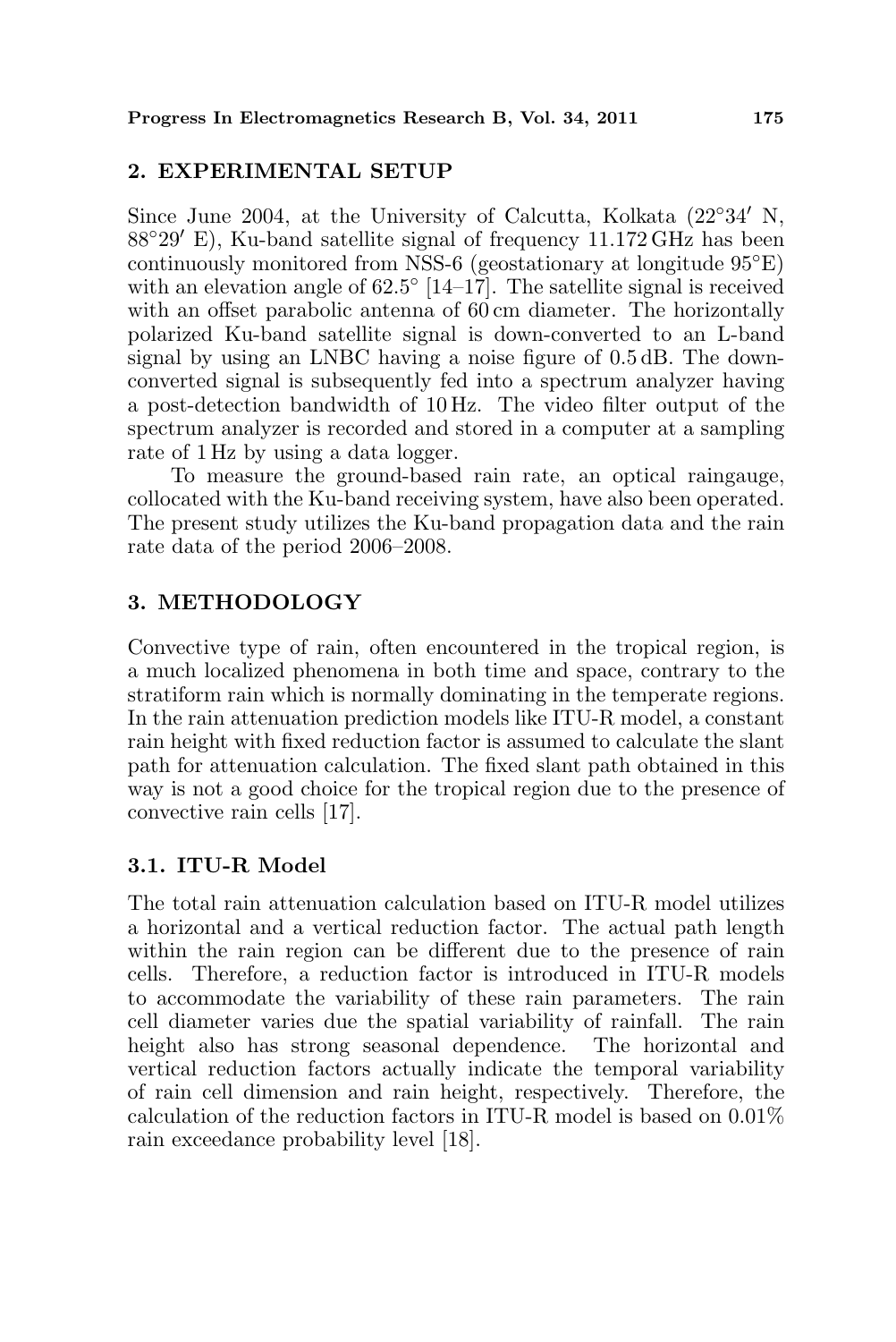In ITU-R model, the horizontal reduction factor,  $r_{0.01}$ , for 0.01% of the time:

$$
r_{0.01} = \frac{1}{1 + 0.78\sqrt{\frac{L_G\gamma_R}{f} - 0.38\ (1 - e^{-2L_G})}}
$$
(1)

where,  $L_G$  is the horizontal projection of slant path,  $\gamma_R$  is the specific attenuation and f is the frequency of the propagated signal in GHz. The vertical adjustment factor,  $v_{0.01}$ , for 0.01% of the time is calculated by,  $\overline{a}$ 

$$
\zeta = \tan^{-1} \left( \frac{h_R - h_s}{L_G \ r_{0.01}} \right) \text{ degrees} \tag{2}
$$

 $h_R$  and  $h_S$  being respectively, the rain height and the height of the earth station above mean sea level in km.

For 
$$
\zeta > \theta
$$
,  $L_R = \frac{L_{G} r_{0.01}}{\cos \theta}$  km (3a)

Else, 
$$
L_R = \frac{(h_R - h_s)}{\sin \theta} \text{ km}
$$
 (3b)

Here  $\theta$  is the elevation angle of the earth-space path in degrees.

If  $|\varphi| < 36^\circ$ ,  $\chi = 36 - |\varphi|$  degrees

Else,  $\chi = 0$  degrees where,  $\varphi$  is the latitude of the earth station in degrees

$$
\nu_{0.01} = \frac{1}{1 + \sqrt{\sin \theta} \left( 31 \left( 1 - e^{-(\theta/(1+\chi))} \right) \frac{\sqrt{L_R \gamma_R}}{f^2} - 0.45 \right)} \tag{4}
$$

Therefore, the effective path length is:

$$
L_E = L_R \nu_{0.01} \text{ km} \tag{5}
$$

#### 3.2. SAM Model

The simple attenuation model (SAM) [19], another popular model for attenuation prediction, incorporates the individual characteristics of stratiform and convective type of rainfall and utilizes the point rainfall rate at the ground to calculate the attenuation time series as:

$$
A = \gamma L_E, \qquad R \le 10 \,\text{mm/h} \qquad (6)
$$

$$
A = \gamma \frac{1 - \exp[-\gamma b \ln(R/10) L_E \cos \theta]}{\gamma b \ln(R/10) \cos \theta}, \quad R > 10 \text{ mm/h}
$$
 (7)

Unlike ITU-R model, this model was initially proposed to predict rain attenuation from point rain rate measurements and thus did not require any long-term statistics of rain rate.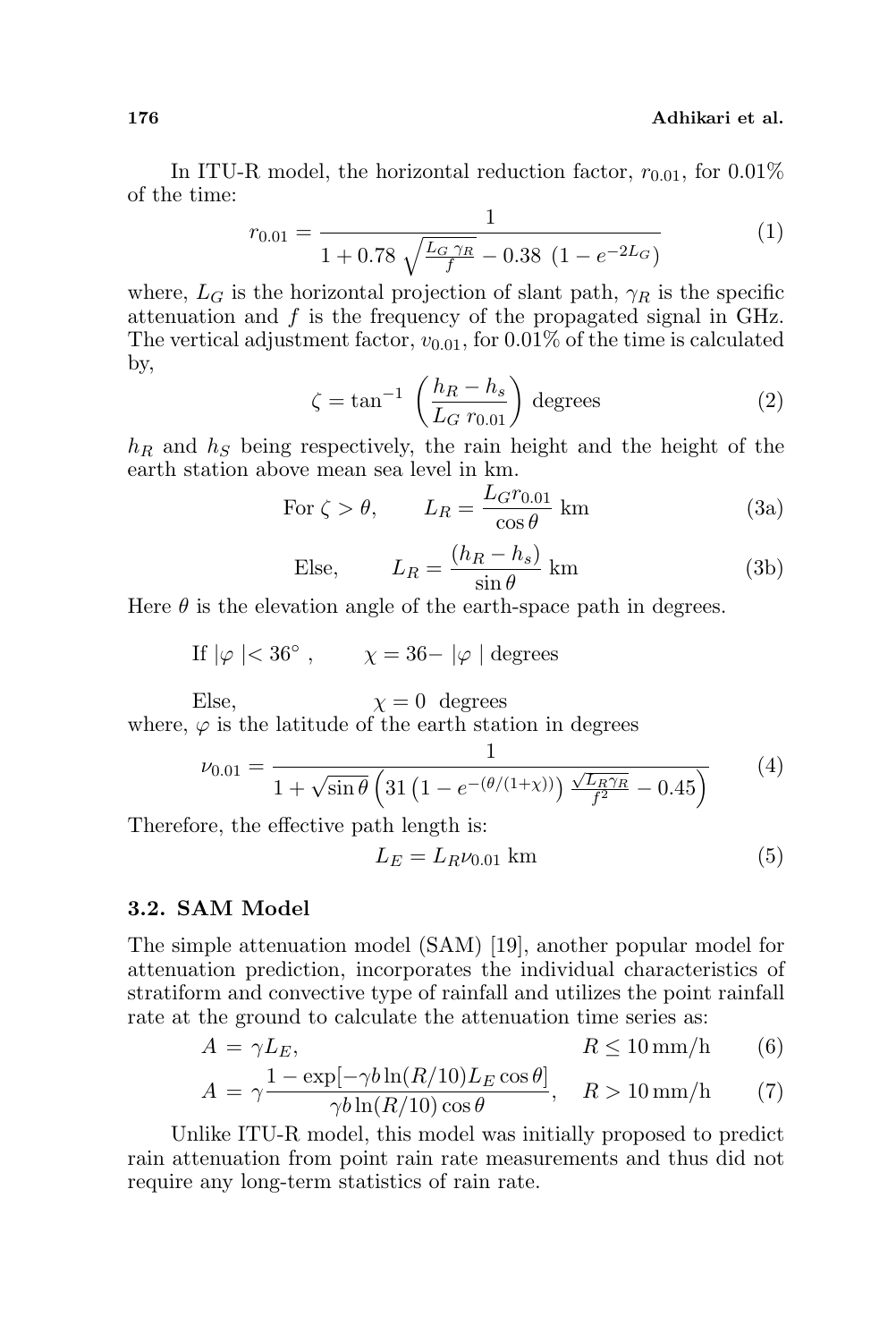#### 3.3. Proposed Rain Attenuation Model

The present location, Kolkata, being a tropical location, the nature of rain prevailing here is mostly convective. Figure 1 illustrates the earth-space communication system at the present location in presence of convective rain.



Figure 1. Schematic diagram of earth-space communication affected by convective rain.

Let  $L<sub>E</sub>$  and X be respectively the effective slant length of the raining medium and the effective horizontal extent of the rain cell in Figure 1. The total slant path up to rain height according to the standard ITU-R model is  $L_s$ , which is obviously greater than the effective slant path through the raining medium. In ITU-R model, the effective slant path is estimated assuming a constant reduction factor which depends upon the  $0.01\%$  rain probability of the location [18]. This ITU-R model is applicable only for the calculation of annual rain attenuation characteristics. To generate a reliable rain attenuation time series, a rain rate dependent path length estimation technique is needed to be incorporated in the rain attenuation model.

Now, theoretically, the specific attenuation  $(\gamma)$  is expressed in dB/km and can be evaluated by using the relation [20]:

$$
\gamma = aR^b \tag{8}
$$

where a and b are the parameter of the power-law relation and R is the rain rate on the ground. For the present location the values of the two parameters at frequency 11.172 GHz are taken as  $a = 0.01772$  and  $b = 1.2140$  [8]. Consequently, the total attenuation along the path can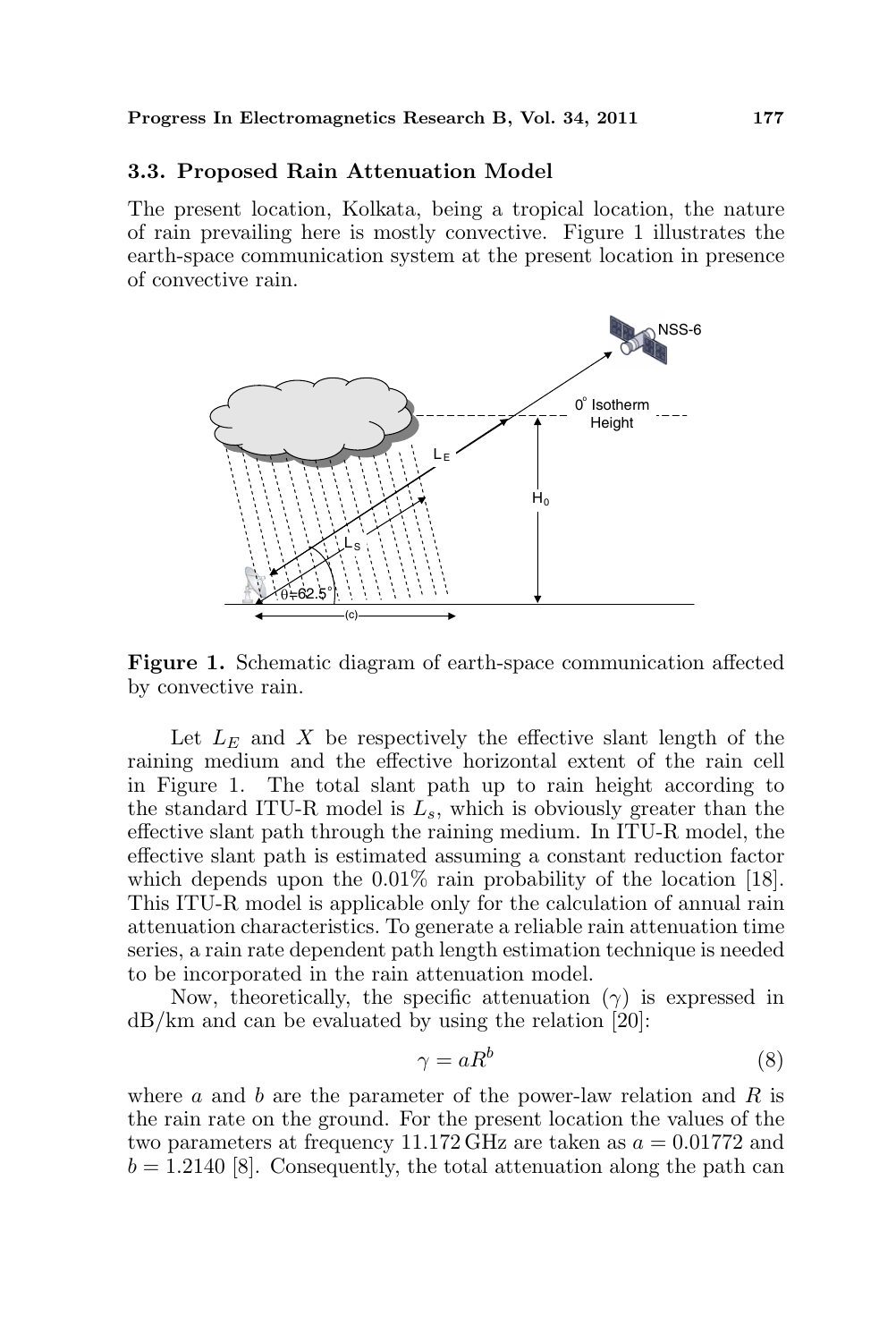be determined by the following relation:

$$
A = \gamma L_E \tag{9}
$$

Therefore, the effective slant path length  $(L_E)$  can be obtained as:

$$
L_E = \frac{A}{\gamma} \tag{10}
$$

Now, the effective horizontal extent of the rain cell  $(X)$  can be calculated from the horizontal projection of the effective slant path length as:

$$
X = L_E \cos \theta \tag{11}
$$

where  $\theta$  is the elevation of the earth-space satellite signal propagation path.

In this methodology, we assume that the rain cell extensions are in the direction of the signal propagation, which is strictly not always the case. But, the rain cells will be distributed evenly if a large number of cases are considered and accordingly the effective slant path length will be varying. Since our purpose is to predict the rain attenuation based on the distribution of rain cells, a curve will be fitted with the observed values to obtain a relationship between the effective path length and the rain rate. Similarly, it is also assumed that the rain cell extents are limited within the actual slant path. This is also not very unrealistic since normally cell diameters are within a few km. Thus the result of the analysis will be realistic statistically.

Further, the rainfall is not uniform throughout the rain cell. There exists a horizontal as well as vertical variability of rainfall within the rain cell due to the presence of micro scale structures [21] and inhomogeneity of rain drop size distribution over the height range [22– 24]. This type of spatial variability of rain within the rain cell is not explicitly taken into account in our calculation of the effective path lengths using Equations (10) and (11). However, when we model the effective path length as a function of the rain rate, the variability is automatically included in the formulation.

In our approach, the rain attenuation has been calculated using the ITU-R model by considering the instantaneous rain rates instead of  $r_{0.01}$  and the effective path length is directly modified as a function of rain rate as discussed in the following section.

### 4. RESULTS AND DISCUSSIONS

In order to find out the role of  $L<sub>E</sub>$  on the variation of rain attenuation, it is primarily necessary to examine the variation of  $L<sub>E</sub>$  with rain attenuation. The distribution of the effective slant path length is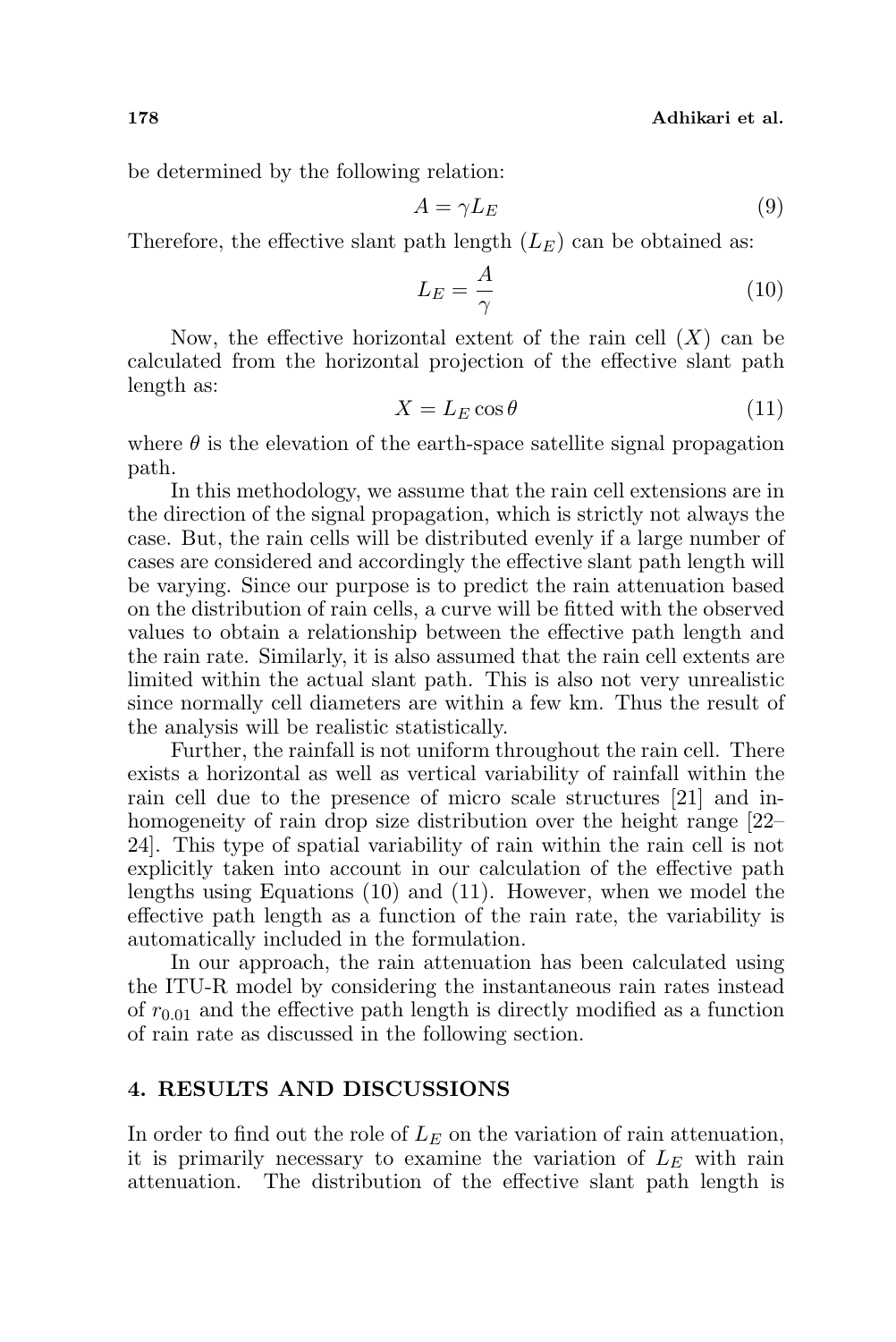

Figure 2. The variation of the effective path length in slant direction  $(L_E)$ .

Figure 3. Power-law curve fitting of mean values of the effective slant path  $(L_F)$ .

determined from the measurements of rain attenuation  $(A)$  and rain rate  $(R)$  using Equations  $(8)$  and  $(10)$ . As the calculation of the effective slant path does not include the rain height information, it provides the actual extent of the rain which affects the signal.

Figure 2 depicts the distribution of  $L<sub>E</sub>$  with R. The solid line shows the mean value variation of  $L<sub>E</sub>$  and the vertical bars denote the  $\pm 1$  standard deviation about the mean value. It is quite evident from Figure 2 that smaller rain rates are associated with greater effective slant path lengths in comparison to higher rain rates.

Figure 3 shows a power-law curve fitting corresponding to the mean values of  $L<sub>E</sub>$  with minimum root mean square errors. The variation of  $L<sub>E</sub>$  with the rain rate is modelled by a power-law relationship as follows:

$$
L_E = 13.86R^{-0.48} \tag{12}
$$

Figures 2 and 3 pertain to all the rain events of the monsoon (June to September) of the years 2007 and 2008. Similar variability as depicted in Figures 2 and 3 can be found in case of the horizontal extent of the rain cell  $(X)$  as it is linearly related to  $L<sub>E</sub>$  by Equation (11).

#### 5. VALIDATION

The attenuation prediction from the point rain rate is performed using the new slant path model. The performance of the new model is evaluated using the attenuation data of 2006 for the present location.

Using Equations  $(8)$  and  $(9)$ , rain attenuation  $(A)$  can be estimated with the new path length model. Figure 4(a) demonstrates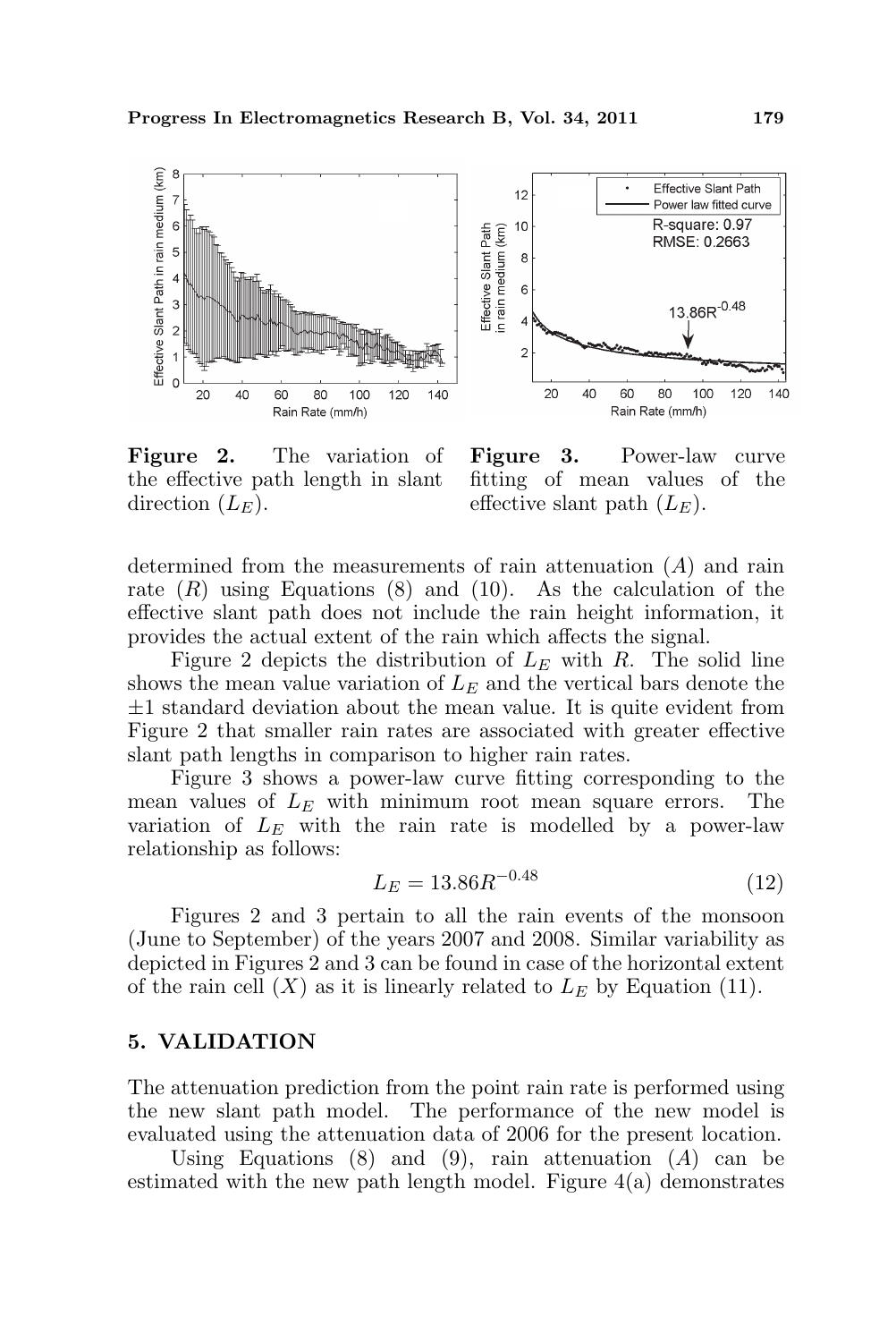an event with measured and estimated (predicted) rain attenuation values for the year 2006. The deviations of the proposed attenuation model, ITU model and SAM estimated values from actually measured ones are indicated by the error plots as depicted in Figures 4(b) to 4(d) respectively. In order to provide some statistics of the errors, the standard deviations (STD) and mean of the errors have been estimated and accordingly depicted in the Figures  $4(b)$  to  $4(d)$ . Overestimations and underestimations of the predicted values from the measured



Figure 4. Example of estimated and actual attenuation for a rain event on 15 June 2006.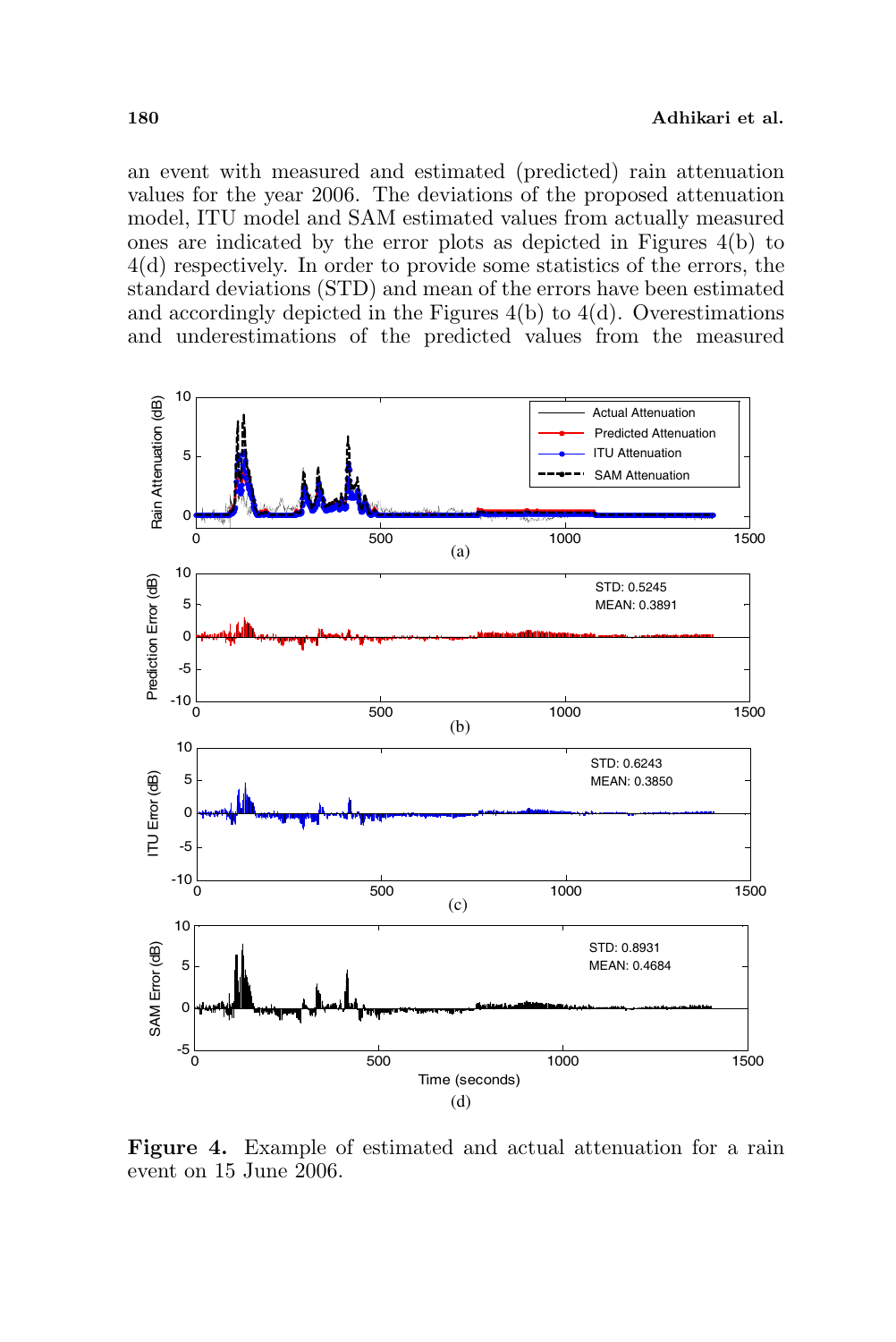rain attenuation are indicated by positive and negative error bars respectively. Figures 5 and 6 demonstrate two more examples depicting the errors of the three considered rain attenuation estimation model.

Statistical investigation of the proposed rain attenuation model is pursued in three different ways. Firstly, we compared the percentage exceedances of rain attenuation derived from three different models, namely, ITU-R, SAM and proposed rain attenuation model as depicted



Figure 5. Example of estimated and actual attenuation for a rain event on 13 July 2006.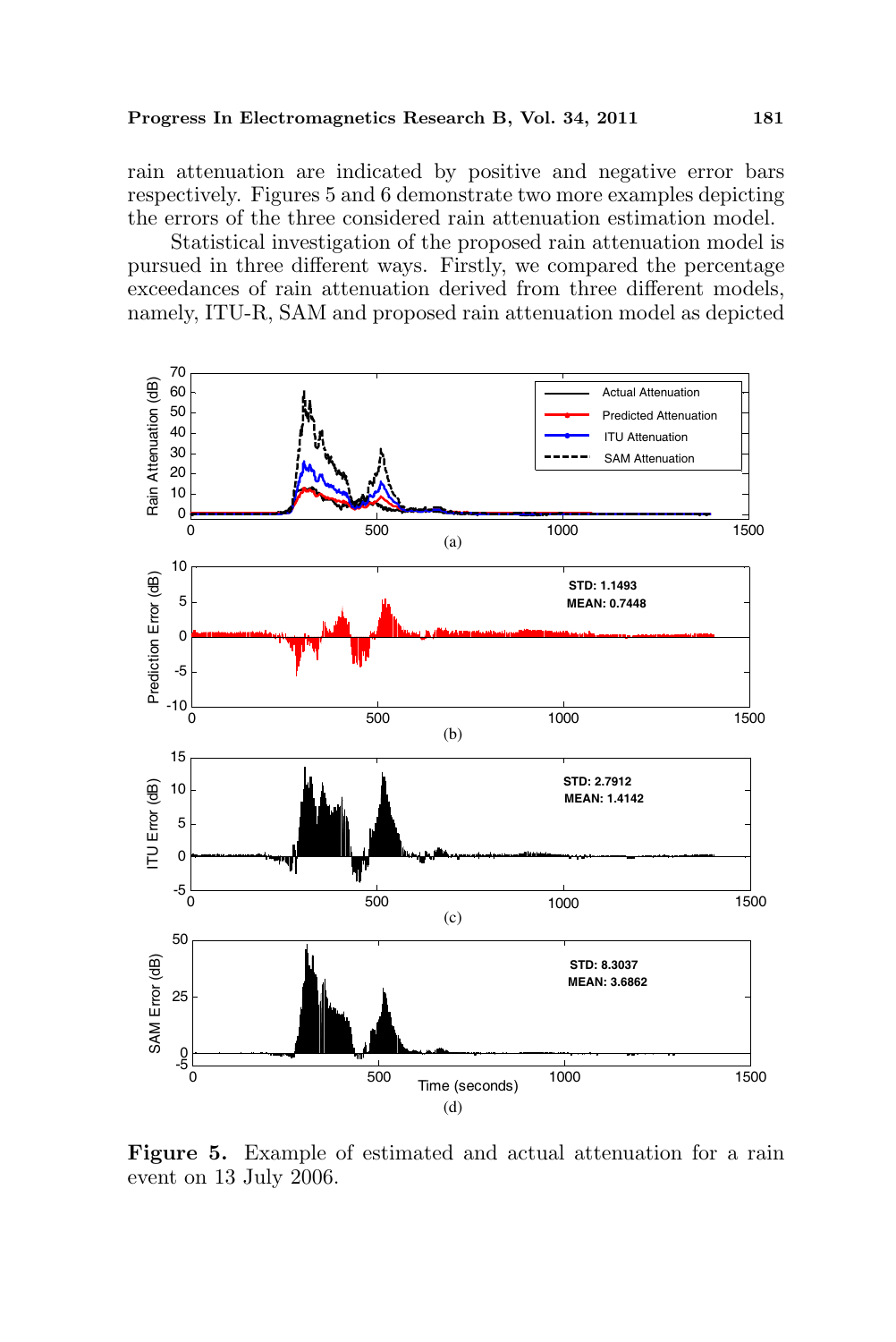

Figure 6. Example of estimated and actual attenuation for a rain event on 15 July 2006.

in Figure 7. The percentage exceedances of actual and three different model-derived rain attenuations are computed for the monsoon (June to September) of the year 2006 only. Figure 7 clearly shows that though the performance of ITU model is the best for the rain attenuation values up to about 8 dB, but at higher rain attenuations the proposed model is an improved one in comparison to ITU at the present location. However, the proposed model clearly outperforms SAM model for entire attenuation range.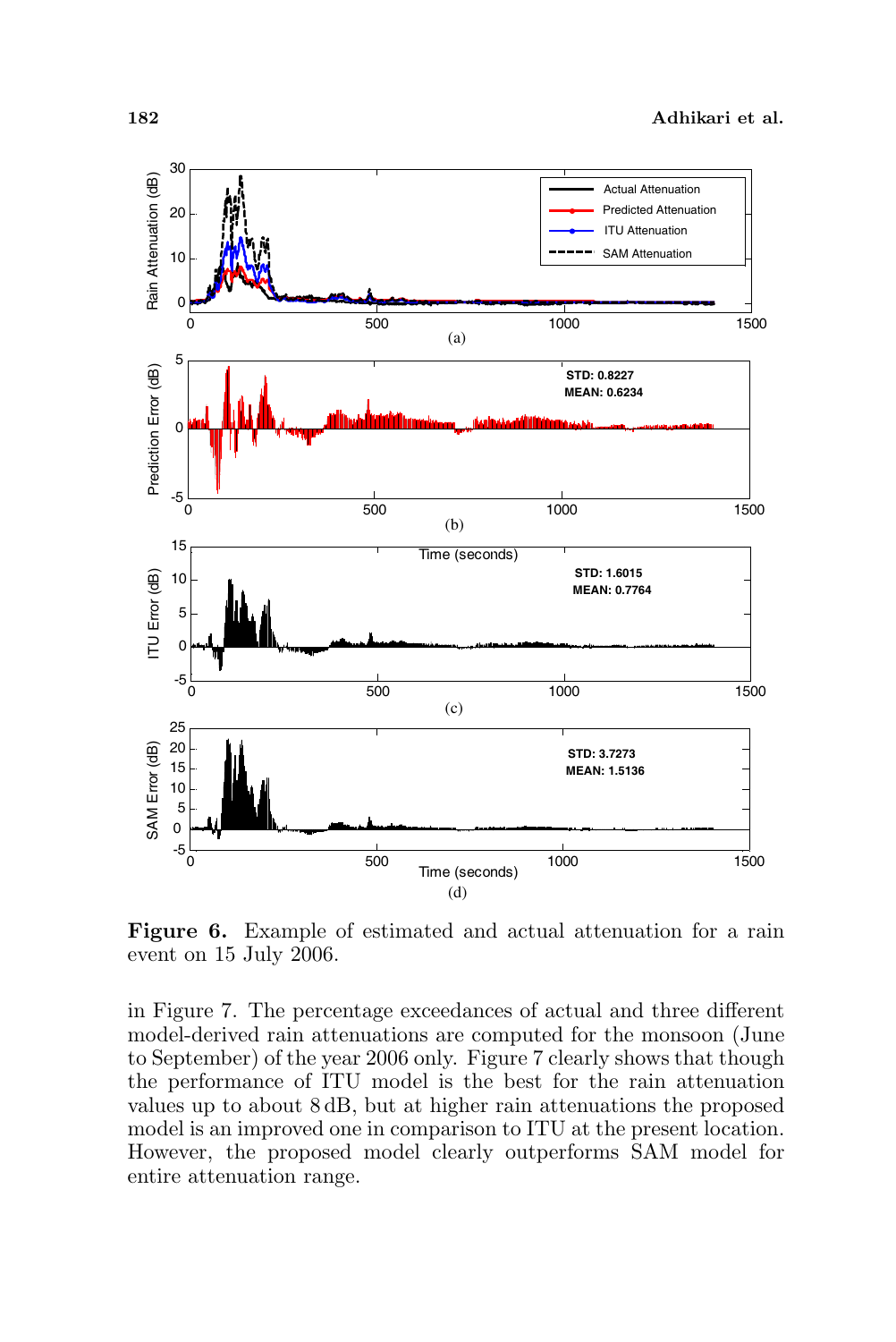#### Progress In Electromagnetics Research B, Vol. 34, 2011 183

Secondly, we computed the percentage occurrences of modelling errors for all the events pertaining to the year 2006 as shown in Figure 8. Here we first calculated the prediction errors for each instant using the three models. Then we estimated the frequency of errors within equal error ranges for three different models each with a bin size of 1 dB. To realize the distribution of errors, we further calculated the percentage occurrences of the errors in their respective bins. Figure 8 suggests that the proposed model is more efficient than both ITU-R and SAM which are commonly used attenuation prediction models.



Figure 7. Comparison of percentage exceedance of rain attenuation between predicted and actual rain attenuation for all rain events of the monsoon of the year 2006.



Figure 8. Comparison of percentage occurrence of errors between predicted and actual rain attenuation for all rain events of the monsoon of the year 2006.



Figure 9. Comparison of average error of rain attenuation.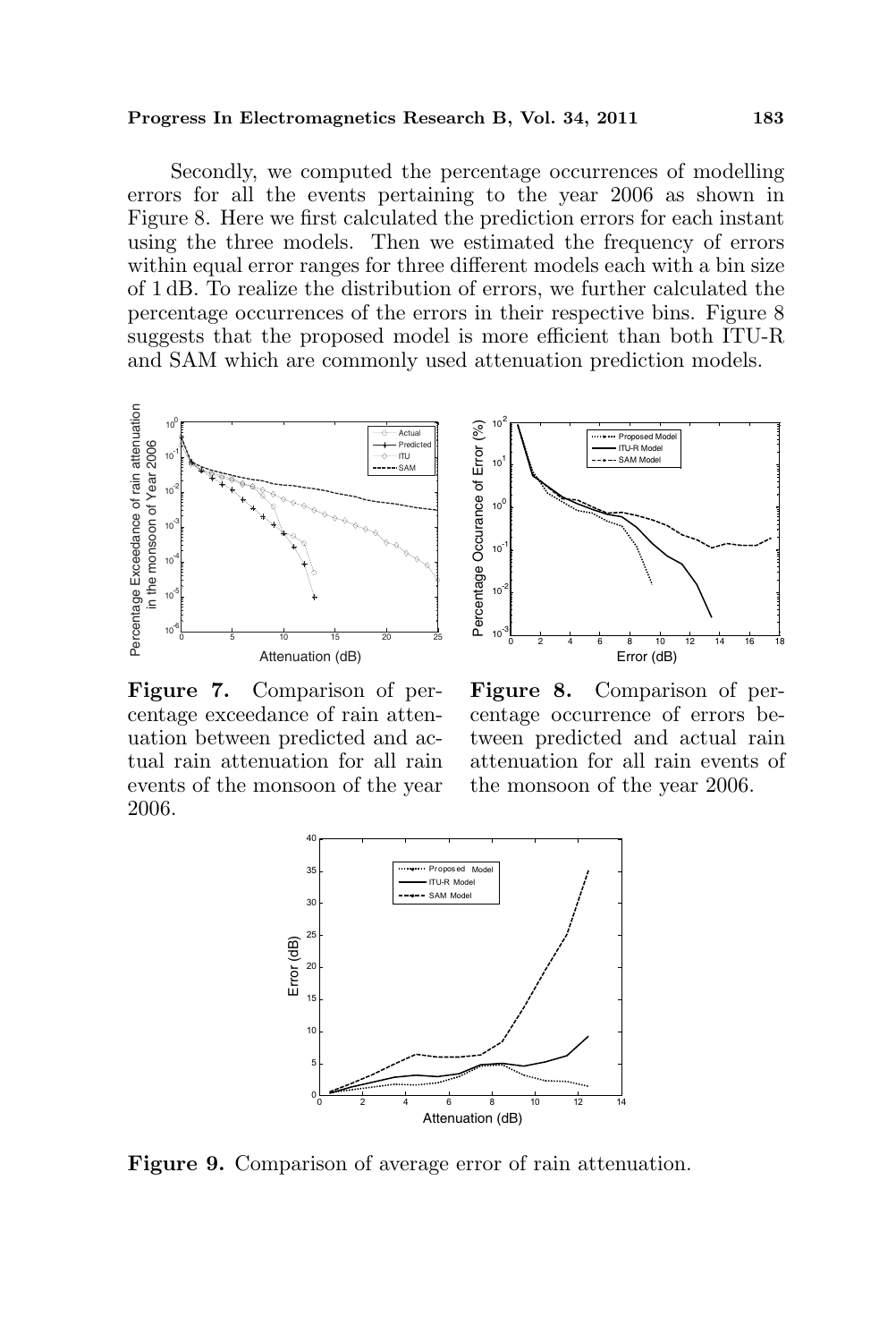Finally, the mean errors of the three models have been calculated and plotted in Figure 9 for the same rain attenuation values incurred during the monsoon (June to September) of the year 2006. This figure also clearly depicts the improvement accomplished by the proposed model.

## 6. CONCLUSION

In this paper, a simplistic approach of rain attenuation time series generation has been demonstrated for a tropical location. The attenuation is generated incorporating the model of the effective slant path in the frame work of ITU-R attenuation prediction model. The effective slant path is modelled in power-law form. It is found that the performance of the new model is better than ITU-R and SAM for the present location as established from the percentage exceedances of rain attenuation, the percentage occurrences of the errors and the mean error corresponding to different rain attenuation values derived from three different models. Further validation of the proposed model requires satellite propagation data from other locations which we are presently lacking.

### ACKNOWLEDGMENT

This work has been supported by the grants from Indian Space Research Organisation (ISRO), Bangalore, India, under the projects (i) Radio remote sensing of the tropical atmosphere, and (ii) Space Science Promotion Scheme, being carried out at S.K. Mitra Centre for Research in Space Environment, University of Calcutta, India.

### **REFERENCES**

- 1. Crane, R. K., Electromagnetic Wave Propagation through Rain, 1st Edition, University of Oklahoma, 1996.
- 2. Ippolito, L. J., Radio Wave Propagation in Satellite Communications, 1st Edition, Van Nostrand Reinhold Company, New York, 1986.
- 3. Green, H. E., "Propagation impairment on Ka-band SATCOM links in tropical and equatorial regions," IEEE Antennas and Propagation Magazine, Vol. 46, No. 2, 2004.
- 4. Maitra, A., S. Das, and A. K. Shukla, "Joint statistics of rain rate and event duration for a tropical location in India," *Indian* Journal of Radio & Space Physics, Vol. 38, 353–360, 2009.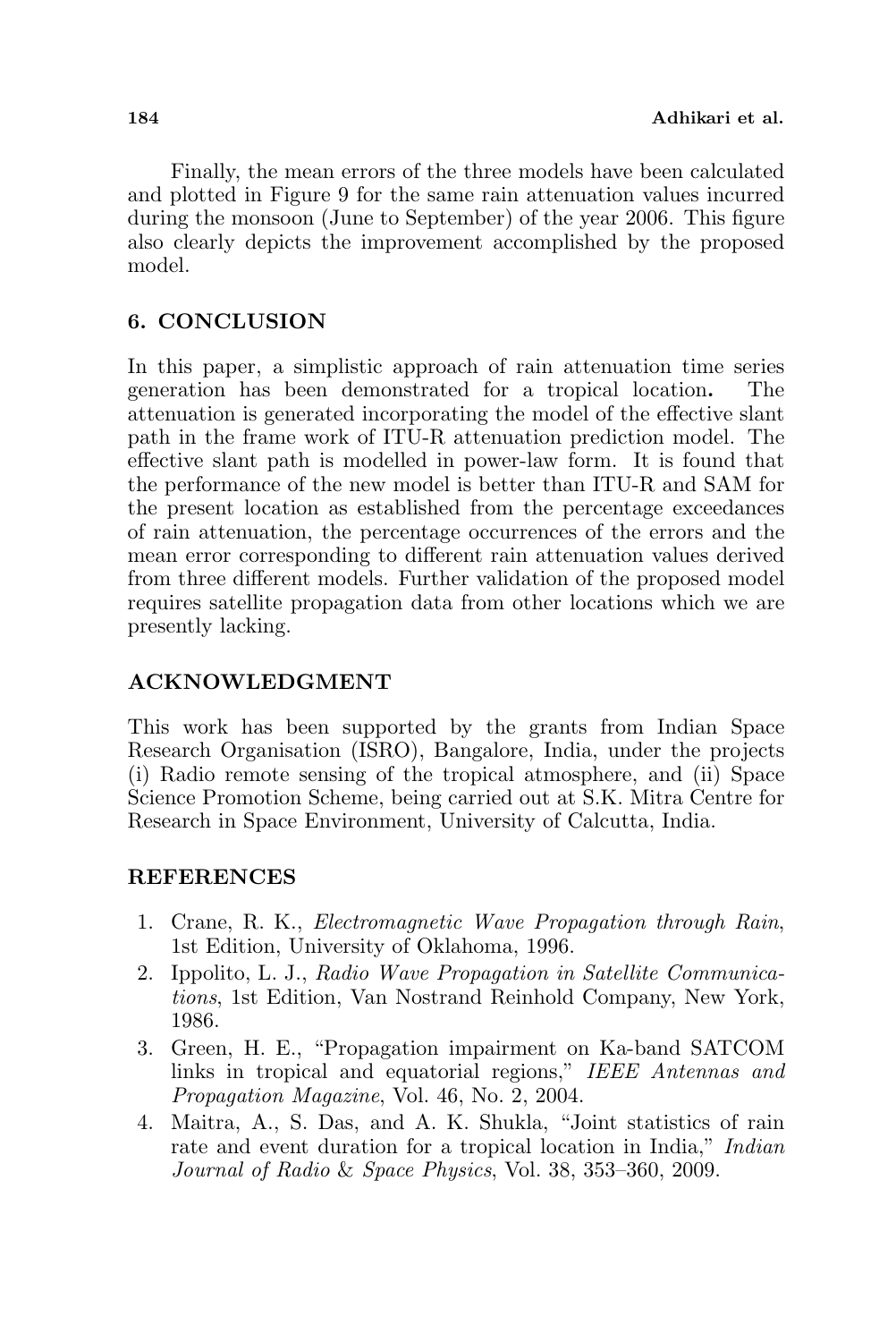- 5. Abdulrahman, A. Y., T. A. Rahman, S. K. A. Rahim, and M. R. Ul Islam, "A new rain attenuation conversion technique for tropical regions," Progress In Electromagnetics Research B, Vol. 26, 53–67, 2010.
- 6. Meneghini, R., T. Iguchi, T. Kozu, L. Liao, K. Okamoto, J. A. Jones, and J. Kwiatkowski, "Use of the surface reference technique for path attenuation estimates from the TRMM precipitation radar," Journal of Applied Meteorology, Vol. 39, 2053–2070, 2000.
- 7. Moupfouma, F., "Rain induced attenuation prediction model for terrestrial and satellite-earth microwave links," Vol. 42, 539–550, 1987.
- 8. International Telecommunication Union, "Specific attenuation model for rain for use in prediction methods," Recommendation ITU-R, 838-3, Geneva, 2005.
- 9. Maitra, A., "Three-parameter raindrop size distribution modelling at a tropical location," Electronics Letters, Vol. 36, No. 10, 906– 907, May 2000.
- 10. Shukla, A. K., B. Roy, S. Das, A. R. Charania, K. S. Kavaiya, K. Bandyopadhyay, and K. S. Dasgupta, "Micro rain cell measurements in tropical India for site diversity fade mitigation estimation," Radio Science, Vol. 45, RS1002, 2010.
- 11. Das, S., A. K. Shukla, and A. Maitra, "Investigation of vertical profile of rain microstructure at Ahmedabad in Indian tropical region," Advance in Space Research, Vol. 45, No. 10, 1235–1243, 2010.
- 12. Ajayi, G. O. and F. Barbaliscia, "Prediction of attenuation due to rain: Characteristics of the 0◦C isotherm in temperate and tropical climates," International Journal of Satellite Communication, Vol. 8, 187–196, 1990.
- 13. Maitra A. and K. Chakravarty, "Ku-band rain attenuation observation on an earth space path in the Indian region," 28th URSI-GA, New Delhi, India, October 23–29, 2005.
- 14. Maitra, A., K. Chakravarty, S. Bhattacharya, and A. Bahgchi, "Propagation studies at Ku band over an earth–space path," Proceedings of the International Conference on Computers and Devices for Communication, 645–648, Kolkata, India, 2006.
- 15. Maitra, A. and K. Chakravarty, "Rain depolarization measurements on low margin Ku- band satellite signal at a tropical location," IEEE Antennas Wireless Propagation Letters, Vol. 8, 445– 448, 2009.